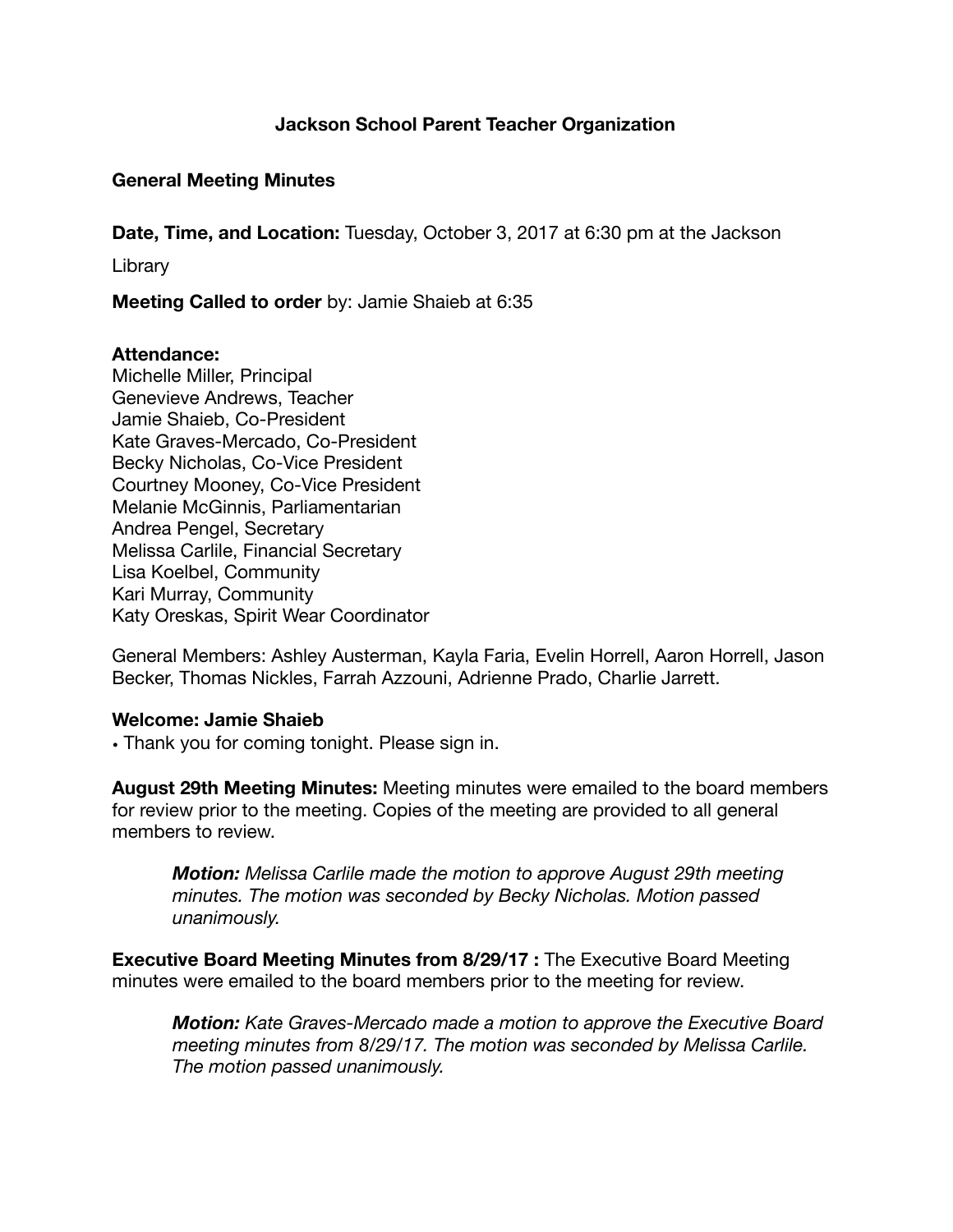# **President's Report:** by Kate Graves-Mercado

- Power of the Paw was a huge success. We raised over our goal of \$20K at a total of \$22,245. We had 42% of our Jackson families participate bringing in \$14,745. Classroom sponsored provided \$7,500 with 2 more sponsor donations hopefully coming in by the end of the month. Tickets and car magnets that were promised for donations to the drive will be handed out during Fall Festival ticket sales next week.
- iPads for kindergarten and first grade have been ordered. Candace was able to get all the head phones and cases donated.
- Thank you to all parents, room parents, fall festival basket coordinators and box top coordinators for their support and help. We are grateful for you and all you do!

# **Financial Report: Jamie Shaieb for Candace Andujar**

- Please reference the Jackson PTO budget 2017-2018 as well as the September expenses and income reports.
- Account balance \$112,614. Expenses YTD = \$43,736.73. Total September deposits = \$22,589.11. Most deposits for September were from Power of the Paw.
- Rubio's was a success despite the slow service. As a school we spent \$1,382. We got 20% of that back to our school which came out to be \$276.44.

### **Principle Report: Michelle Miller**

- **•** The Sacramento Bee ran an article last week reporting on public school state test scores. They covered public school in regions spanning from Davis to Tahoe and the Rescue Union School District ranked in the top 5 as having the highest percentage of students meeting both English and Math standards. Jackson Elementary and Lakeview Elementary were the only two elementary school ranked at the top.
- **•** Choir and JAG are going well. Ms. Miller will be playing Santa in "How to Train your Reindeer to Fly" JAG performance.
- **•** The Jackson staff are ready for Halloween and are all working on their costumes. Everyone will be in for a surprise during on Halloween.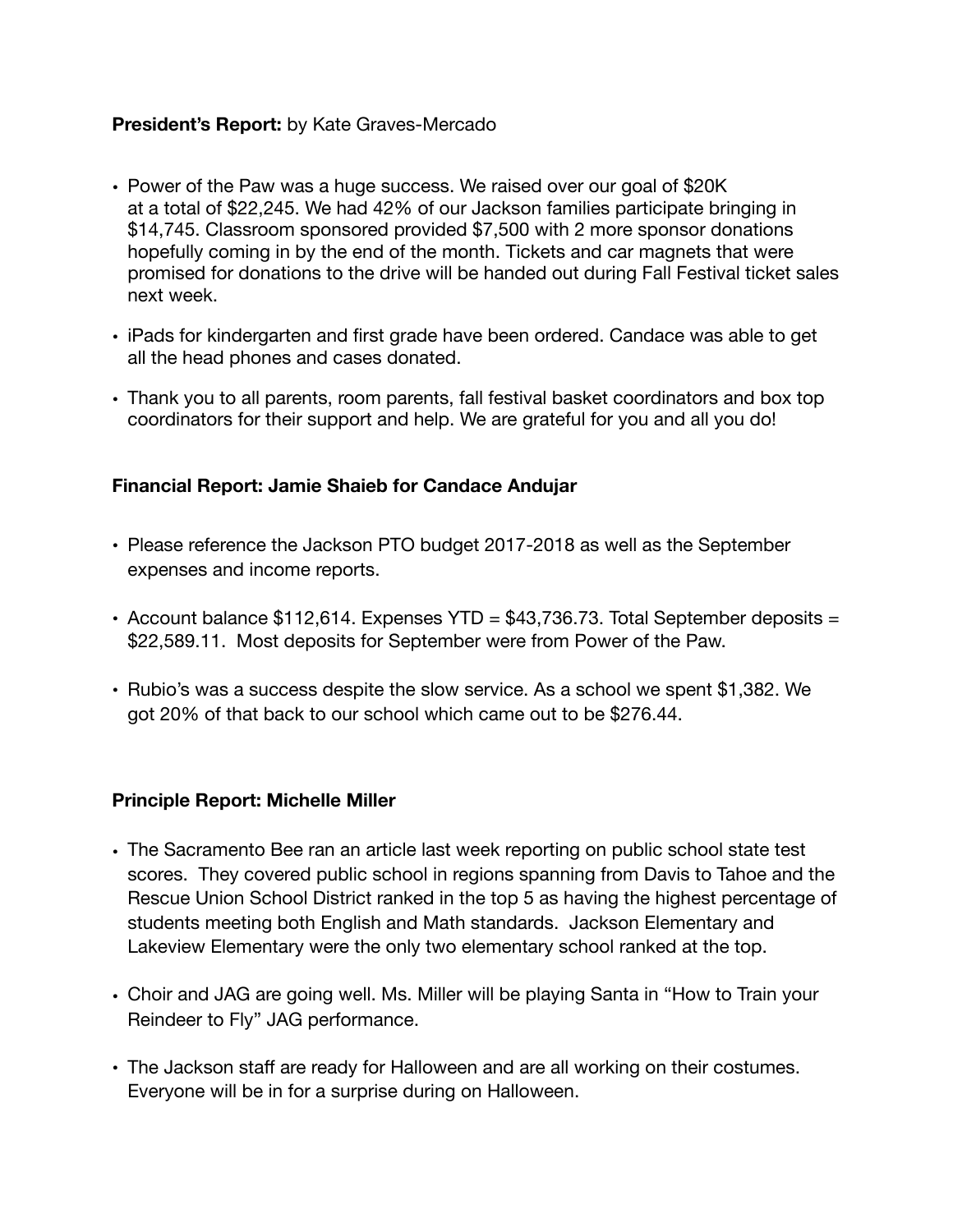- **•** STEMscope is up and running.
- **•** The field will be scraped and sodded after the Fall Festival.
- **•** iPads have been inventoried by district and are waiting cases. Thank you for free cases and headphones.
- **•** All day kindergarten is going well.
- **•** A new yard duty has been hired and will be starting tomorrow. His name is Marcus and he will be going to assist at school two days a week.
- **•** Volleyball and Cross Country are going well
- Our custodian, Daniel, is expecting his fourth kid in November. The staff will host a small shower for him on Friday.
- The Reflex Math has been paid, however, there was a clerical area in the price quote. Initially we were quoted \$2695.00 but the price should have been \$2965.00. This is a \$270 difference that Mrs Miller is asking for the PTO to cover. Because of some unfortunate circumstances, there will not be a computer lab instructor for the Fall and possibly Spring. Mrs. Miller request that we transfer \$270 from computer lab to cover the cost difference for Reflex Math.

*Motion: Melissa Carlile made a motion to use funds from the computer lab budget to cover the extra cost of \$270 for Reflex Math. Melanie McGinnis seconded the motion. All were in favor and the motion passed.* 

- Melissa Carlile was concerned over the ongoing requests to parents for money at the beginning of the year. Mrs. Miller agreed that there were many monetary requests from PTO and staff and suggested that we create a plan for these various requests to satisfy the needs for fundraising, school party planning and classroom fields trips and supplies.
- Melissa Carlile asked for clarification on STEMscope in regards to what was being paid for by district and what was being paid for by PTO. Mrs. Miller explained that the STEMscope subscription was paid for by district but the STEMscope consumables were not included. STEMscope is a new program that we are still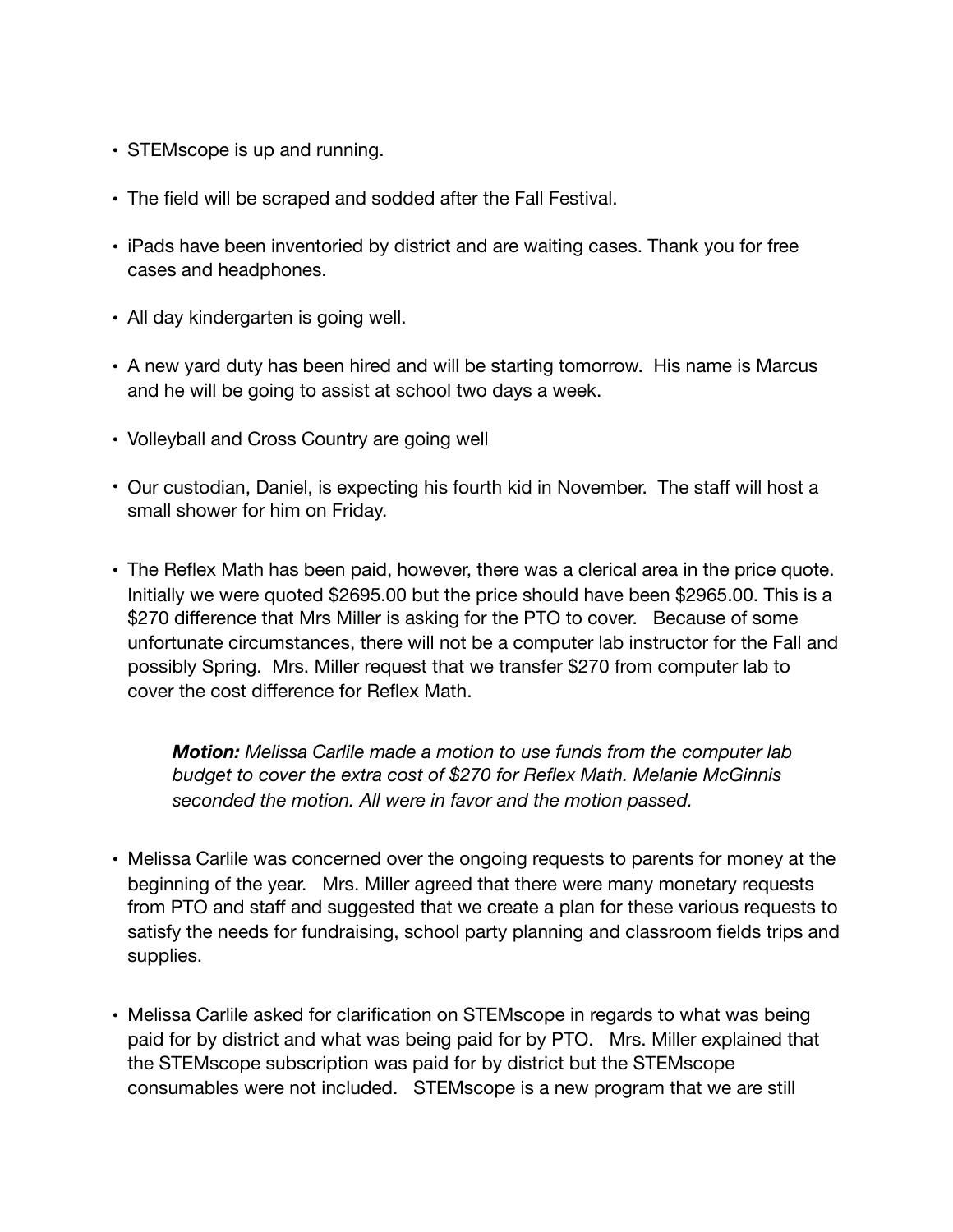trying to figure out what the final cost will be.

# **Committee Report:**

# **Fall Festival: Melissa Carlile and Andrea Pengel**

- More volunteers are needed.
- Adrienne Prado recommended to raffle off 50/50 tickets at the Fall Festival. Details will be discussed offline.
- Mrs. Miller will assign teachers to monitor Fall Festival Baskets.

# **Community: by Lisa Koelbel.**

- Donuts for Dads is on November 6th from 7:30 8:30am in the Ruppel Center.
- Veteran's Day Assembly is on November 9th. Mrs. Lindley coordinates this event. Kayla suggested having the Honor Guard present the flag and colors. Kayla and Jamie will discuss details offline and present them to Mrs. Lindley for consideration.

# **Gala: by Becky Nicholas**

• The Gala is on March 3rd. It will be held at the Mercedes Benz dealership in El Dorado Hills. The MB dealership does not charge for the use of their venue and will provide a free valet service. There are some challenges with the venue but Becky is working out the logistics.

- Rolling Hills is donating tables and chairs which will help with cost.
- The caterer, bar service, and auctioneer are booked.
- The Gala procurement team is up and running.
- The biggest challenge with the dealership will be the audio and visual system. Mrs. Miller will reach out the Oak Ridge principal to see what the Boosters have used in the past. Becky will follow up with the DJ for their recommendations.

### **New Business:**

### **Holiday Shop:** Jamie Shaieb and Kate Graves-Mercado

A holiday shop will be set up in the library for the kids to come and shop for their family and friends. Most of the gifts will cost between \$3-\$5. The Holiday shop will kick off after school on December 13th with photos with Santa selling for \$5. It will be open